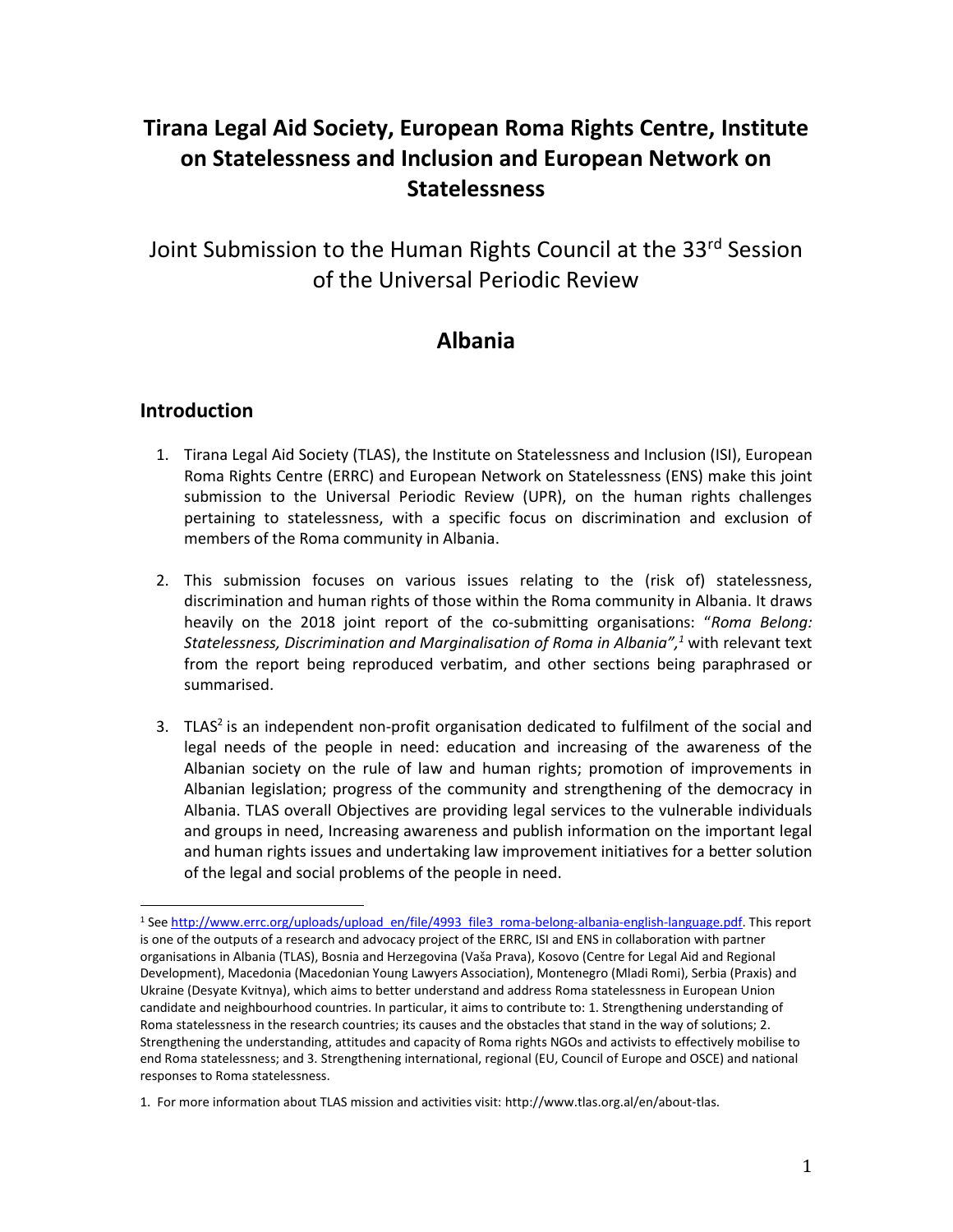- 4. The Institute on Statelessness and Inclusion<sup>3</sup> is an independent non-profit organisation dedicated to promoting an integrated, human rights based response to the injustice of statelessness and exclusion. Established in August 2014, it is the first and only global centre committed to promoting the human rights of stateless persons and ending statelessness. The Institute has made over 35 country specific UPR submissions on the human rights of stateless persons, and also compiled summaries of the key human rights challenges related to statelessness in all countries under review under the 23<sup>rd</sup> to the 31<sup>st</sup> UPR Sessions.<sup>4</sup>
- 5. The European Network on Statelessness (ENS)<sup>5</sup> is a civil society alliance of NGOs, lawyers, academics, and other independent experts committed to addressing statelessness in Europe. Based in London, it currently has 130 members in 40 European countries. ENS organises its work around three pillars – law and policy development, awareness-raising and capacity-building. ENS provides expert advice and support to a range of stakeholders, including governments.
- 6. The European Roma Rights Centre (ERRC)<sup>6</sup> is a Roma-led international public interest law organisation, working to combat anti-Romani racism and human rights abuse of Roma. The approach of the ERRC involves strategic litigation, international advocacy, research and policy development and training of Romani activists. The ERRC has consultative status with the Council of Europe, as well as with the Economic and Social Council of the United Nations.

## **Previous UPR of ALBANIA under the First and Second Cycle**

- 7. Albania was previously reviewed under the UPR in 2010 (under the first cycle) and 2014 (under the second cycle).
- 8. In the first cycle, (the  $13<sup>th</sup>$  session of the Human Rights Council, January 2010), there were no recommendations to Albania that were specifically on statelessness. Albania received three recommendations on the treatment of the Roma:
	- I. Fully implement its action plan to improve the living conditions of minorities, especially Roma (Canada – at para 80);
	- II. Increase the involvement of local authorities in the National Strategy on Roma and equip the Strategy with adequate financial means and evaluation mechanisms (France – at para 81);
	- III. Continue fostering educational attainment of Roma children as indicated in the 2004 common country assessment report (Israel – at para 84);

<sup>&</sup>lt;sup>3</sup> For more information about ISI, please see [www.institutesi.org/](http://www.institutesi.org/)

<sup>4</sup> For more information on the Institute's UPR advocacy, see [http://www.statelessnessandhumanrights.org/upr](http://www.institutesi.org/ourwork/humanrights.php)[universal-periodic-review/resources-database.](http://www.institutesi.org/ourwork/humanrights.php)

<sup>&</sup>lt;sup>5</sup> For more information about ENS, please se[e http://www.statelessness.eu/.](http://www.statelessness.eu/)

<sup>&</sup>lt;sup>6</sup>For more information about ERRC, please see [http://www.errc.org/.](http://www.errc.org/)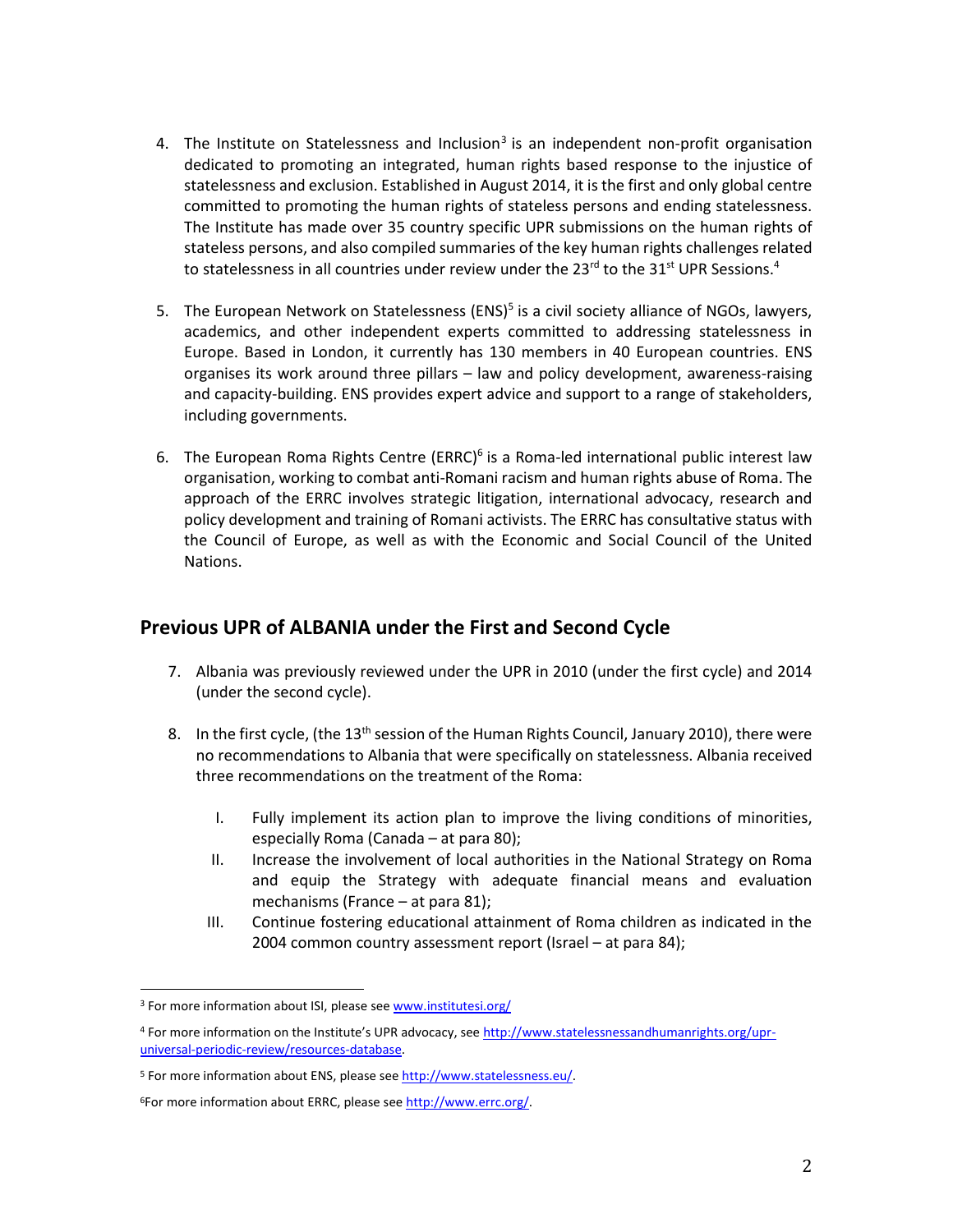- 9. Albania responded that the recommendations by France and Israel had already been implemented or were in the process of being implemented.
- 10. During the second cycle (the 27<sup>th</sup> session of the Human Rights Council, July 2014), Albania again did not receive any recommendations on statelessness. However, it received 9 recommendations on the treatment of the Roma. Albania accepted 4 of these recommendations outright, including recommendations from Slovakia to "Step up efforts to implement effectively the National Strategy and Action Plan for the Decade of Roma Inclusion with a view to improving the living conditions of the Roma community and, if necessary, to adopt measures to improve the education of Roma children"(para 104.101) and to "Strengthen efforts to improve access to housing, health services, education and employment for both the Roma and Egyptian communities", as recommended by Australia (para 104.103).
- 11. Albania claimed it was already in the process of implementing 4 recommendations, including a recommendation by Spain to "Strengthen the fight against discrimination affecting the Roma minority in access to housing, employment, education, social services and participation in public life" (para 105.12). Albania partly accepted the Swiss recommendation to "End the discriminations against the Roma and Egyptian communities, and grant minority status to the Egyptian community" (para 106.7); stating in response that it did not accept minority status of the Egyptian community. (A/HRC/27/4/Add.1, para 19)

#### **Albania's International obligations**

- 12. The Republic of Albania is party to the United Nations 1954 Convention Relating to the Status of Stateless Persons (1954 Convention) and the 1961 Convention on the Reduction of Statelessness, both of which it acceded to in 2003.<sup>7</sup>
- 13. Albania also has a strong record of accession to the core international human rights treaties, which are relevant to the prevention of statelessness and the protection of stateless persons. These include the Convention on the Rights of the Child (CRC), acceded to in 1991<sup>8</sup>, (CRC), the International Covenant on Civil and Political Rights (ICCPR), also acceded to in 1991<sup>9</sup>, the International Convention on the Elimination of All Forms of Racial Discrimination (ICERD)<sup>10</sup> and the Convention on the Elimination of All Forms of

<sup>7</sup> Law no. 9057, date 24.4.2003, "On the adherence of the Republic of Albania to the Convention Relating to *the Status of Stateless Persons". Law no. 9059, date 8.5.2003, "On the adherence of the Republic of Albania to the Convention on the Reduction of Statelessness".*

<sup>8</sup> Law no. 7531, date 11.12.1991, "On the ratification of the Convention on the Rights of Child".

<sup>9</sup> Law no. 7510, date 13.8.1991, "On the adherence of the Republic of Albania to the International Covenant on Civil and Political Rights"

<sup>10</sup> Law no. 7768, date 9.11.1993, "On the adherence of the Republic of Albania to the International Convention on the Elimination of all Forms of Racial Discrimination".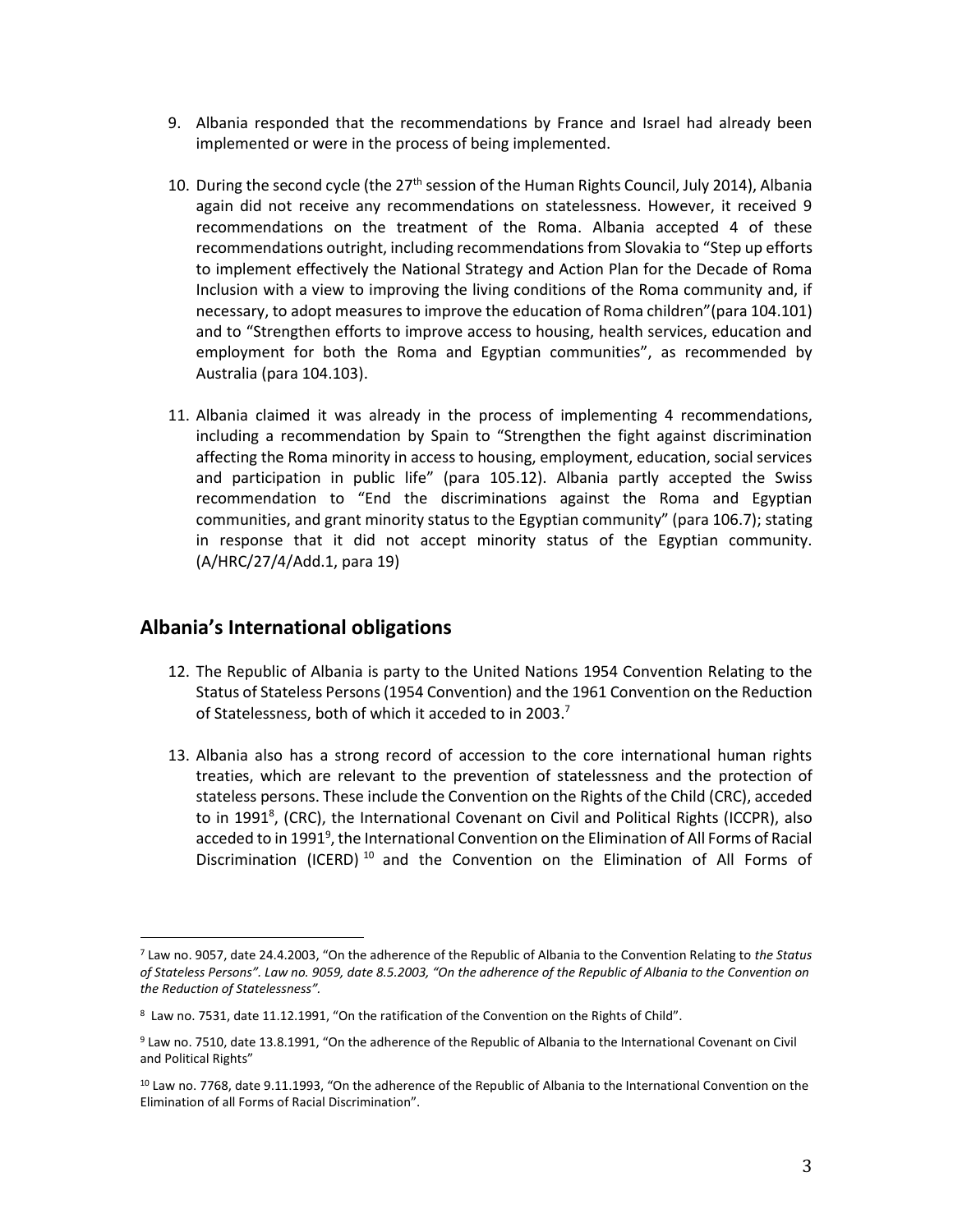Discrimination against Women (CEDAW)<sup>11</sup>, both acceded to in 1993, and the UN Convention on the Rights of Persons with Disabilities (CRPD), acceded to in 2012<sup>12</sup>.

- 14. The obligations of Albania under these treaties include minority rights, statelessness prevention and reduction, notably through documentation and birth registration of all. For example, Article 7 of the Convention on the Rights of the Child obligates states to register every child immediately after birth and to ensure that no child is left stateless. Similarly, Article 5(d)(iii) of the Convention on the Elimination of All Forms of Racial Discrimination prohibits racial and ethnic discrimination in relation to the right to nationality. Consequently, these treaty bodies are relevant mechanisms in ensuring that Albania upholds its obligations under international law.
- 15. Lastly, since 1996, Albania has been party to the 1950 European Convention for the Protection of Human Rights and Fundamental Freedoms (ECHR).<sup>13</sup> Since 2002, Albania has also been party to the 1997 European Convention on Nationality (ECN).<sup>14</sup> However, it has not acceded to the 2006 Convention of the Council of Europe on the Avoidance of Statelessness in Relation to State Succession.
- 16. The Albanian Constitution provides for the hierarchy, status and effect of legal norms. In particular, Article 4/2 declares that "*the Constitution is the highest law in the Republic of Albania."* Article 116 of the Constitution reflects the hierarchy of legal norms by providing that "normative acts that are effective in the entire territory of the Republic of Albania are: a. the Constitution; b. ratified international agreements; c. laws; d. normative acts of the Council of Ministers." Therefore, International agreements are second only to the Constitution in the ranking of norms, and ratified international treaties have direct effect in Albania.
- 17. Article 122 of the Albanian Constitution emphases this principle by providing that international agreements, ratified by law, prevail over incompatible laws of Albania.
- 18. Consequently, the aforementioned international treaties that Albania has acceded to, are considered part of Albania's legislation. Consequently, a number of important international legal safeguards against statelessness are subject to direct application in the country.

<sup>11</sup> Law no. 7767, date 9.11.1993, "On the adherence of the Republic of Albania to the Convention on the Elimination of all Forms of Discrimination Against Women".

<sup>12</sup> Law no. 108/2012, date 15.11.2012, "On the ratification of the UN's Convention on the Rights of Persons with Disabilities".

<sup>&</sup>lt;sup>13</sup> Law no. 8137, date 31.7.1996, "On the Ratification of the European Convention on Human Rights".

<sup>&</sup>lt;sup>14</sup> Law no. 8942, date 19.9.2002, "On the ratification of the European Convention on Nationality".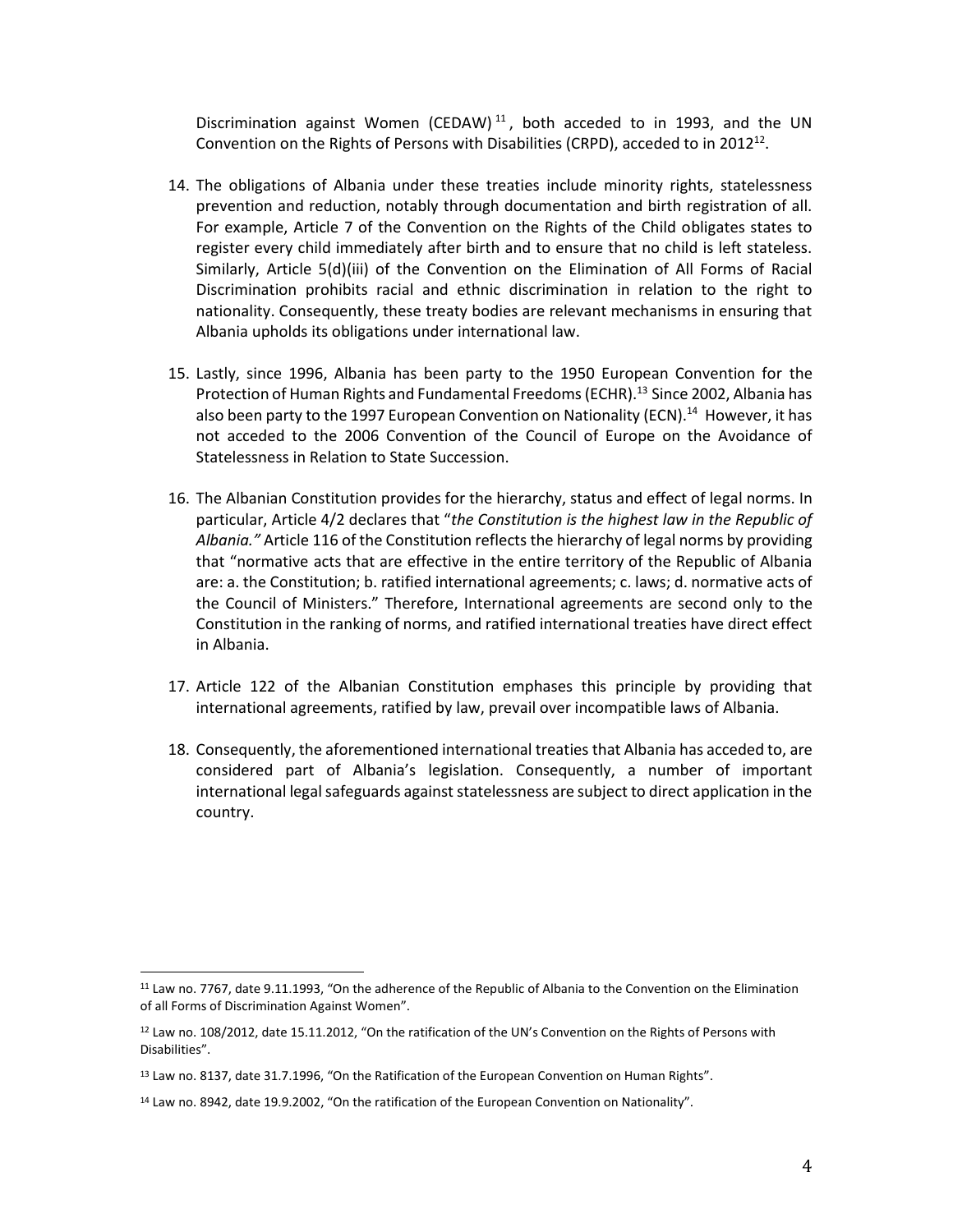#### **Statelessness in Albanian National Law**

19. Article 3.2 of the Albanian law "*On Foreigners*" <sup>15</sup> defines a stateless person as "*a person who is not a citizen of any state*". This definition falls short of the international law definition of a stateless person as someone who is "*not considered as a national by any state under the operation of its law*".<sup>16</sup> The failure to include the phrase "*under the operation of its law*" in the Albanian law is a significant gap in the definition. It means that those who under the letter of the law should have a nationality, but have been denied their nationality due to non-implementation (or discriminatory implementation) of the law, may not be considered to be stateless in the country. In the absence of a procedure to identify and protect stateless persons, the impact of this gap may be less obvious in practice, but it is a significant one nonetheless, as it can result in stateless people not being identified and being denied protection.<sup>17</sup> The gap in the definition identified above, together with the lack of a statelessness determination procedure, prevents stateless persons from being recognised as such in Albania, and from the protection and rights this entails, such as the right to a travel document and legal residence.<sup>18</sup>

#### **Birth Registration and the Risk of Statelessness**

- 20. According to Albanian citizenship law, the acquisition of Albanian nationality should be automatic. <sup>19</sup> However, in practice, according to the law *"On Civil Status" <sup>20</sup>* birth registration is required to be carried out as a necessary precondition for the acquisition of Albanian nationality. This is a requirement that many Roma are unable to fulfil, exposing them to (the risk of) statelessness. Indeed, as evident from the majority of interviews conducted with Roma and other stakeholders (by the co-submitters under the Roma Belong project), the main cause of (risk of) statelessness of Roma relates to the challenges they face accessing civil registration in general, and birth registration in particular. Children who have a clear right to Albanian nationality are denied this because their births cannot be registered.
- 21. The birth registration process in Albania can be complex and difficult to access. Those who are most likely to be unable to access documentation and registration are the

<sup>15</sup> Law no.108/2013, date 28.03.2013, "*On Foreigners*".

<sup>&</sup>lt;sup>16</sup> United Nations Convention Relating to the Status of Stateless Persons, 360 U.N.T.S. 117, 1954, Article 1(1)  $\frac{1}{2}$ 

<sup>17</sup> ENS, Protecting Stateless Persons from Arbitrary Detention: An Agenda for Change, 2017, p. 11, available here:http://www.statelessness.eu/resources/protecting-stateless-persons-arbitrary-detention- agenda-change; UNHCR, *Handbook on Protection of Stateless Persons under the 1954 Convention Relating to the Status of Stateless Persons, Geneva, 2014*. Available at: http://www.unhcr.org/dach/wp-content/uploads/ sites/27/2017/04/CH-UNHCR\_Handbook-on-Protection-of-Stateless-Persons.pdf.

<sup>18</sup> See articles 3(5), 16(3) and 38(2) Law no. 108/2013 "*On Foreigners*".

<sup>19</sup> See article 1 of the Law no. 8442/1999, date 21.01.1999, "*On Some Changes in Law no. 8389, dated 5 August 1998 "On Albanian Citizenship*" that provides that "*Article 7 of Law no. 8389, dated 05 August 1998 "On Albanian Citizenship" is changed as follows: "Whoever is born from at least one parents of Albanian citizenship, obtains automatically the Albanian citizenship.*"

<sup>20</sup> Law no. 10129/2009, date 11.5.2009, "*On Civil Status*".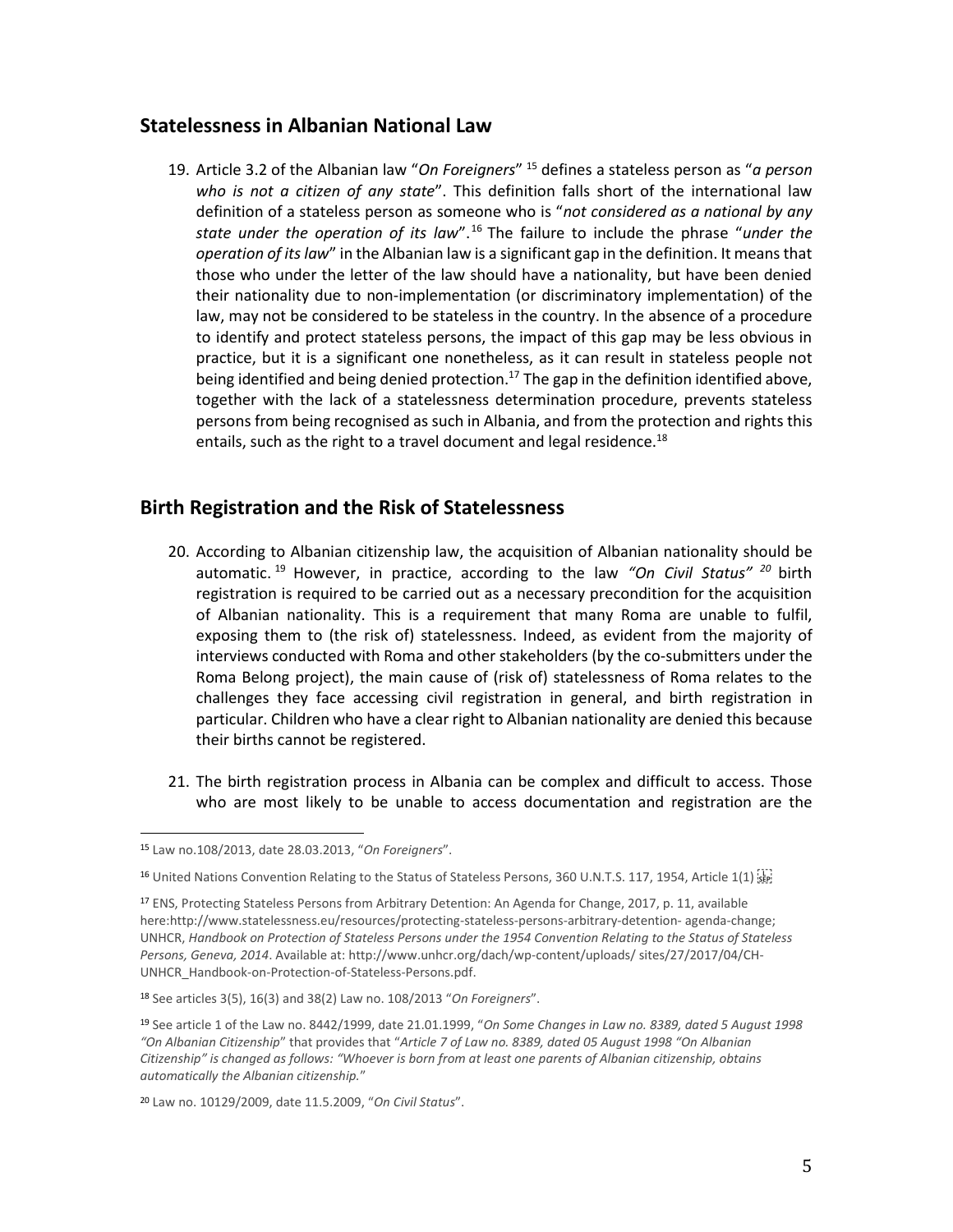children of parents who already lack the documentation needed to fulfill the legal requirements for civil registration in general, including registration of births, deaths, marriages, legal residency transfers, divorces, and child custody.

- 22. While the challenges identified above are not exclusive to Roma, they disproportionately affect Roma. Lack of resources, economic migration, life in informal housing, and marginalisation more generally, are all factors impacting significantly on their ability to register the births of their children. This problem is further exacerbated by the law and policy framework, which makes it extremely difficult for undocumented parents with no permanent residence to acquire nationality for their children. Hence, there is an intergenerational aspect to the risk of statelessness.
- 23. Without birth registration, Roma face barriers in obtaining other documents from the civil registry office and identity documents when they become adults. Furthermore, as Roma are less likely to have property ownership records or housing lease agreements, they face many barriers at the civil registry office when changing or registering their residence.
- 24. Albanian authorities are generally conscious of the challenges faced by Roma related to accessing civil registration. There have been initiatives to address the problem, such as encouraging early registration through the provision of financial support.<sup>21</sup> However, despite this, access to civil registration in Albania is still unsatisfactory and there are still many cases of late registration of births among Roma in Albania.
- 25. According to the Ministry of Interior, in cooperation with civil society organisations, 148 Romani children had their births registered as late registrations and 500 Roma individuals were provided with civil registration assistance in 2014.<sup>22</sup>
- 26. TLAS' own statistics for 2015 showed 515 unregistered children, of which 60% were Roma. In the first six months of 2016, 274 unregistered children were identified by TLAS, of which, again 60% were Roma. In the second half of 2016, the organisation helped 408 unregistered children of which 270 were Roma.<sup>23</sup>
- 27. Other barriers to birth registration that were identified include:

l

I. Communities living in rural areas far from health care centres leading to women giving birth at home;

<sup>21</sup> Article 41 of Law no. 10129, date 11.5.2009, "*On Civil Status*" amended that provides that parents who register births inside Albania within 60 days, and births outside Albania within 90 days, receive monetary rewards. For more insight on initiatives undertaken to resolve the issue, see also Decade for Roma Inclusion, *Civil Society Monitoring Report on the Implementation of the National Roma Integration Strategy and Decade Action Plan in 2012 in ALBANIA*, pp. 27-28, 2013. Available at: http://www.al.undp.org/content/dam/albania/docs/misc/ Roma%20decade%20\_civilsociety-monitoring-report\_en.pdf.

<sup>22</sup> National Action Plan for Roma and Egyptians in Albania, available at: http://www.al.undp.org/content/albania/en/home/library/poverty/national-action-plan-for-integration-of-roma-and-egyptians-in-th.html.

<sup>&</sup>lt;sup>23</sup> These statistics are from TLAS' internal casework management database. The data is collected based on selfdeclaration and any available legal documentation, as well as information from civil status offices or other organisations in some cases.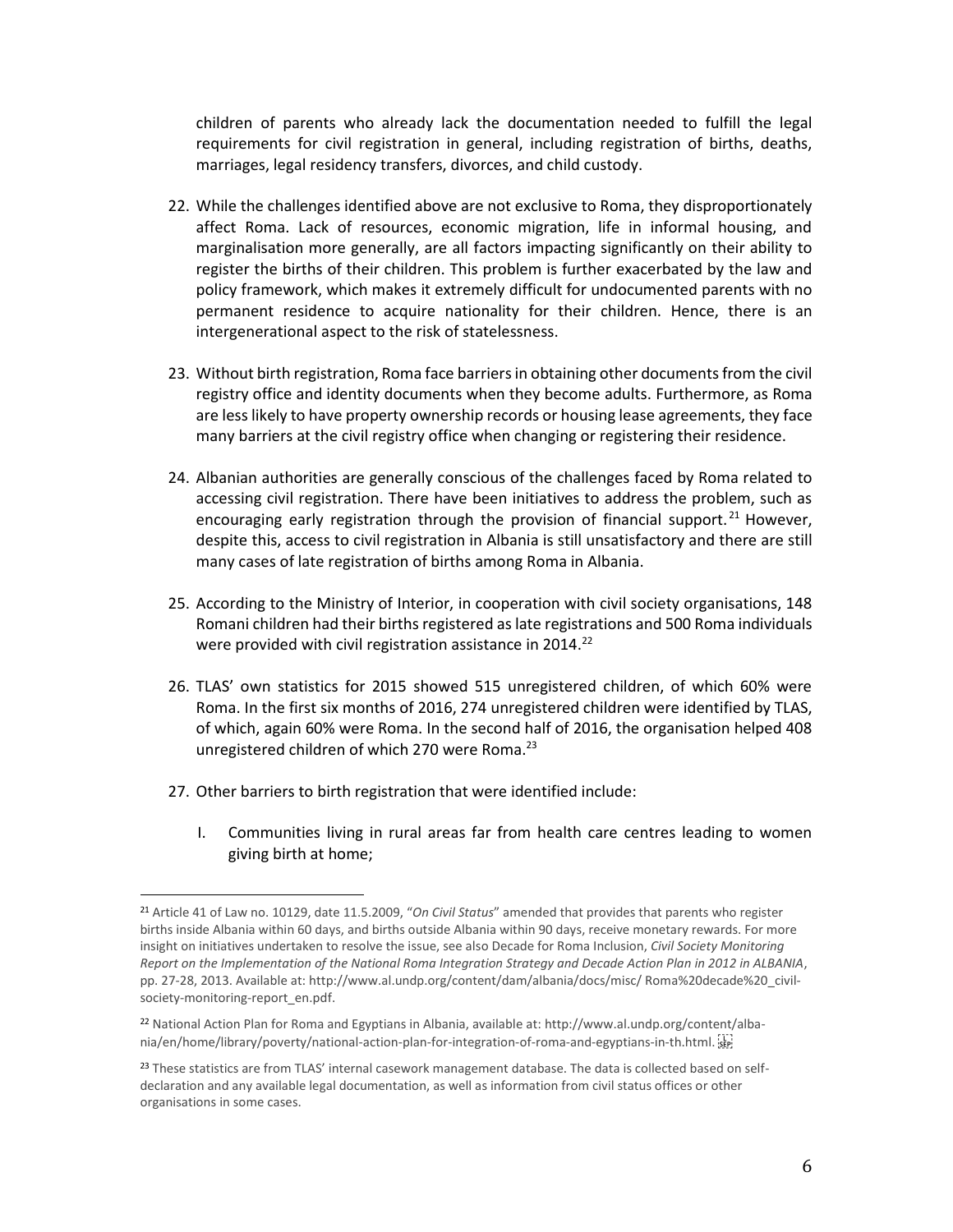- II. Lack of information or awareness about the registration process among Roma;
- III. Prejudicial attitudes among officials and other stakeholders resulting in a lack of action to identify Roma who are unregistered and at risk of being stateless.
- 28. It is well documented that Roma in Albania are a target of antigypsyism. In 2011, the UN Committee on Elimination of Racial Discrimination, in its Concluding Observations, expressed concerns that "*members of the Roma minority, especially the young, face ethnic profiling and are subjected to ill-treatment and improper use of force by police officers*."<sup>24</sup> Hate speech and hate crime incidents have also been reported by civil society. However, according to ECRI, until 2015 the Albanian police have recorded only one hate crime in a case pending before the European Court of Human Rights<sup>25</sup>, and the Albanian courts have never made use of Article 50 of the Criminal Code providing for increased punishment for racist motivation.<sup>26</sup>
- 29. Government institutions' failure to provide accurate statistical data for the Roma community, as well as a tendency to shift responsibility from one Ministry to another, and the lack of proactive work to mainstream activities on these issues, can also be interpreted as symptomatic of institutionalised prejudice against Roma communities.

## **Legalisation of Documents of Children Born Abroad**

- 30. Complexity and challenges related to birth registration are exacerbated in cases of children born abroad, especially for children whose parents live abroad irregularly. Such children are likely to not have their births registered, or only receive a birth notification which does not include the basic information (including name) required by the Albanian authorities to register their birth. In 2014, the Ministry of Interior, in collaboration with civil society organisations, identified more than 200 such cases.
- 31. To register the birth of a child born abroad, a birth certificate must be obtained from the country of birth and must be in the form prescribed by the law: a legalised act, translated into Albanian and notarised. This document must be verified by the Foreign Ministry and the Ministry of Interior of the foreign country (in most cases, but verification may vary from country to country). It must then be legalised at the Albanian Consulate in the foreign country. This document needs to be translated and the translation notarised. Once this has been done, the child can be registered with the civil registry office in Albania.<sup>27</sup>

<sup>24</sup> CERD Committee, *Concluding observations: Albania*, CERD/C/ALB/CO/5-8, 14 September 2011, para.15. Available at: http://www.crca.al/sites/default/files/publications/Concluding%20observations%20 of%20the%20Committee%20on%20the%20Elimination%20of%20Racial%20Albania%282011%29.pdf.

<sup>25</sup> *Hysenaj v Albania*, App. No. 78961/11 (EctHR); See ERRC, *Third-party intervention in Hysenaj v Albania*, App. No. 78961/11 (EctHR). Available at: http://www.errc.org/article/hysenaj-v- albania-third-party-interventionpending/4511.  $s_{\text{EP}}$ 

<sup>26</sup> ECRI, *ECRI Report on Albania (fifth monitoring cycle)*, adopted on 19 march 2015, para. 48. Available here: https:// www.coe.int/t/dghl/monitoring/ecri/Country-by-country/Albania/ALB-CbC-V-2015-18-ENG.pdf.

<sup>&</sup>lt;sup>27</sup> Until January 2017 it was possible to register the birth of the child in the Albanian consulate at the place of birth.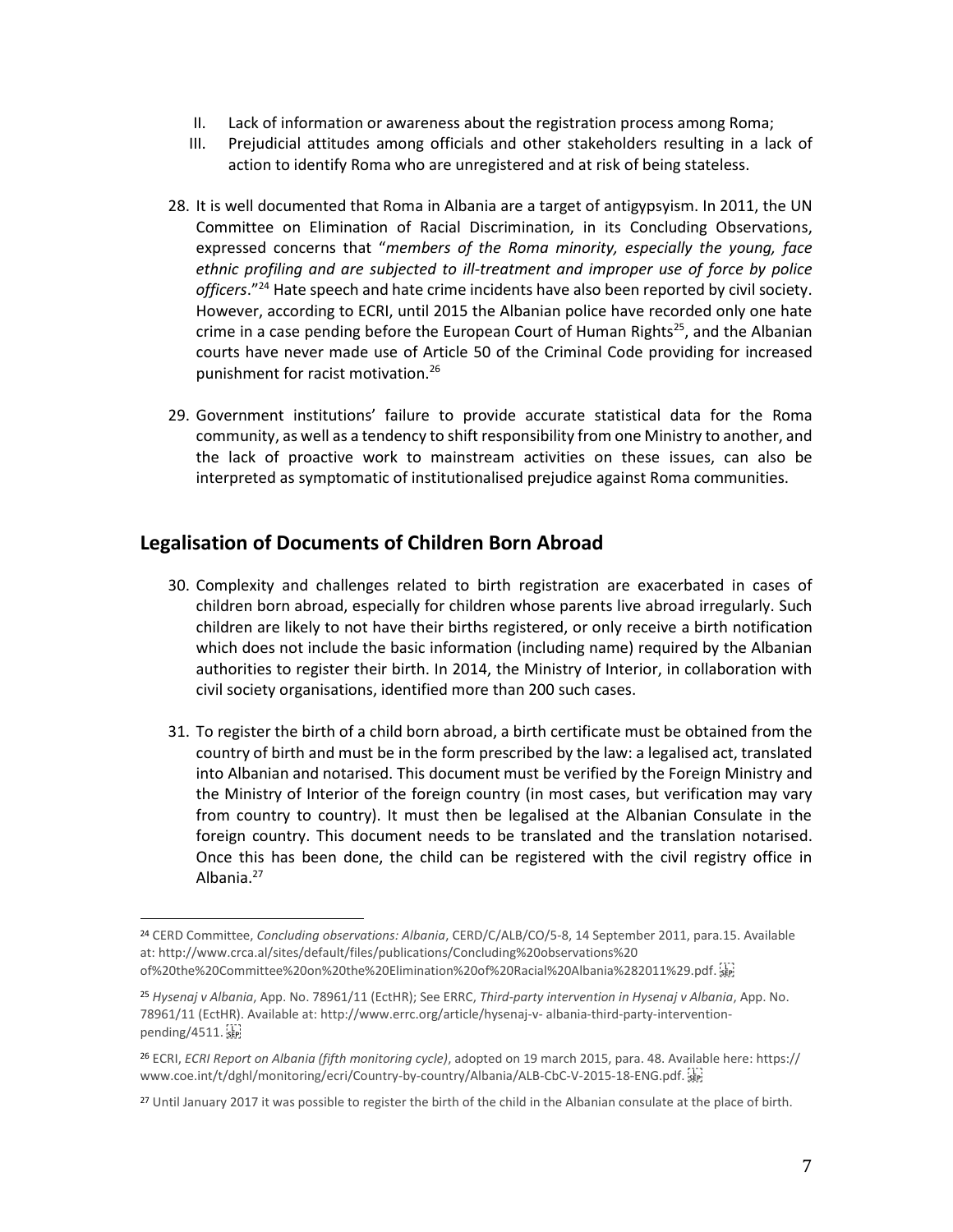- 32. The bureaucratic requirements of this procedure are taxing, and often impossible to fulfil, particularly for undocumented women who give birth in foreign countries. Due to their own lack of documentation and irregular status, they often don't give birth in hospitals, and therefore, do not always receive birth certificates. At best, birth notifications are received, that do not contain all the information that the Albanian authorities require. Many parents do not manage to address all the bureaucratic hurdles linked to the legalisation of birth certificates in the foreign country and travel back to Albania before obtaining a certificate in the form required by the Albanian authorities. In such cases, the certificates are not legalised, and the children's births are not registered in Albania regardless of whether the parents are Albanian. Very often they are unable to return to the country where their children were born to resolve the issue, so there is a higher risk of statelessness among these children.
- 33. Under a 2012 agreement between TLAS and the Albanian Ministry of Foreign Affairs, TLAS notifies the Ministry of cases of citizens who require legalisation of their documents, but who do not have the economic or physical means to carry out this process themselves. This is a free service offered by TLAS, which has served thousands of primarily Romani beneficiaries, who would otherwise have remained at risk of statelessness. However, as this is not a state-run service, there is likely to be a multitude of Albanian citizens who are powerless in the face of a similar situation.
- 34. This problem is particularly significant for Roma children born in Greece where the authorities refuse firstly to issue a full birth certificate to those irregularly living in the country, and secondly to verify it for legalisation purposes with the Albanian authorities, who in turn refuse to acknowledge simple foreign acts for civil registration purposes.
- 35. According to a recent report by TLAS and UNHCR, at least 1,031 persons are at risk of statelessness in Albania, mostly due to difficulties in having their nationality confirmed. The total number is likely to be higher, as persons at risk of statelessness often remain invisible and are hard to identify. According to the report, 97% of those recorded as being at risk of statelessness in Albania are children. The primary causes reported are: being born outside of Albanian territory (53%); being born to parents who are not married (12%); being born at home and not in hospital (10%); or being born in hospitals or maternity units that hold incorrect personal data about the mother (9%). Among those at risk of statelessness who were born outside Albanian territory, the majority were born in Greece. Romani and Egyptian communities are particularly affected by this phenomenon. As the report states:

"*Members of Roma and Egyptian communities are disproportionately affected; and they make up half of all recorded cases at risk of statelessness despite representing between 0.4% and 3.3% of the total Albanian population*".<sup>28</sup>

<sup>&</sup>lt;sup>28</sup> TLAS and UNHCR 2018 report Mapping the Population at Risk of Statelessness in Albania", May 2018 available here [http://www.un.org.al/sites/default/files/Mapping%20of%20the%20population%20at%20risk%20of%20statelessness\\_](http://www.un.org.al/sites/default/files/Mapping%20of%20the%20population%20at%20risk%20of%20statelessness_%20ENGLISH.PDF) [%20ENGLISH.PDF](http://www.un.org.al/sites/default/files/Mapping%20of%20the%20population%20at%20risk%20of%20statelessness_%20ENGLISH.PDF)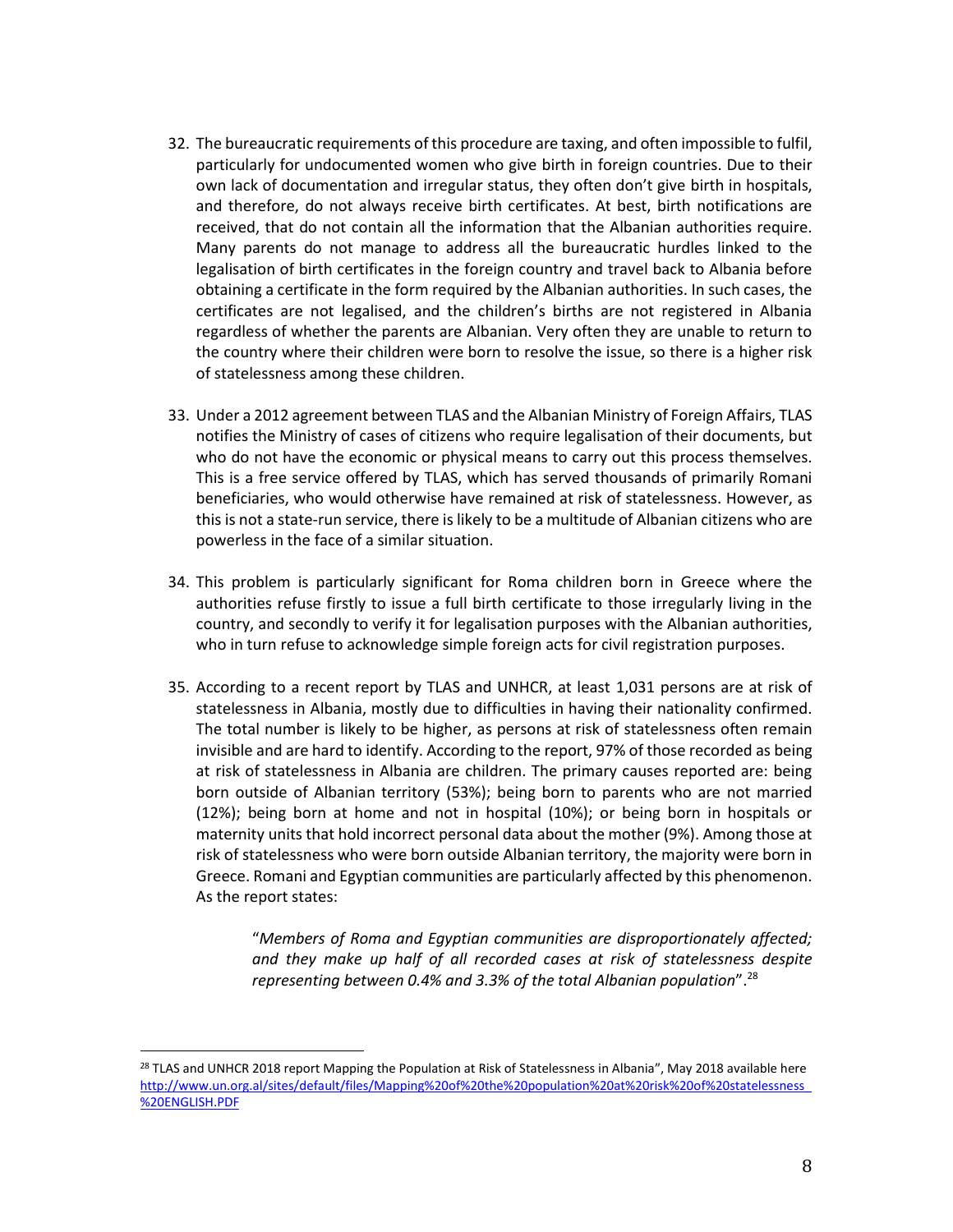## **Discrimination against (at risk of) stateless Roma**

- 36. Antigypsyism may also increase the risk of statelessness, when some personnel from civil registries refuse to register or issue documents to Roma individuals with the pretext that they do not pay their taxes. This practice is, of course, forbidden by a specific Ministry of Interior instruction.<sup>29</sup>
- 37. In 2013 the People's Advocate (Ombudsperson) proposed amending the Law on Civil Status, raising awareness about the fact that many Roma and Egyptians live in informal settlements and cannot enjoy political, social or economic rights as citizens, for the reason that they are not officially registered as residents in local and municipal administrations.<sup>30</sup>
- 38. Members of Albanian civil society and Roma individuals interviewed for the Roma Belong report suggested that the main obstacles to civil registration for Roma people is a lack of awareness about the required documentation, a culture of mobility, social and economic vulnerability, and widespread discrimination in daily life including in their treatment by the authorities. In addition, considering the high level of corruption in Albania, vulnerable Roma people might have faced more difficulties in getting through the birth registration procedure.
- 39. Furthermore, antigypsyism in Albania is often an incentive for migration, which can in turn further complicate access to citizenship rights based on residence criteria, thus constituting a vicious circle.
- 40. Sometimes the law itself does not appear discriminatory, but its implementation and effects, in reality, have a discriminatory impact. Because the Albanian Government does not take into account the specific circumstances of the Roma, they are disproportionately affected by statelessness compared to the general population. In cases where citizenship is acquired through an application procedure or naturalization, access issues, the criteria set, and discretion in decision-making permitted to the authorities, all leave room for discrimination.

l

<sup>29</sup> Milena Isakovic Suni, *Comparing Approaches to Combating Statelessness in Albania and Serbia, June 2015, p4, available at: https://www. statelessness.eu/sites/www.statelessness.eu/files/2015-05- 14%20Comparing%20Approaches%20Albania%20and%20Serbia.pdf*

<sup>30</sup> Milena Isakovic Suni*, Comparing Approaches to Combating Statelessness in Albania and Serbia, June 2015, pp8-9, available at: https://www. statelessness.eu/sites/www.statelessness.eu/files/2015-05- 14%20Comparing%20Approaches%20Albania%20and%20Serbia.pdf*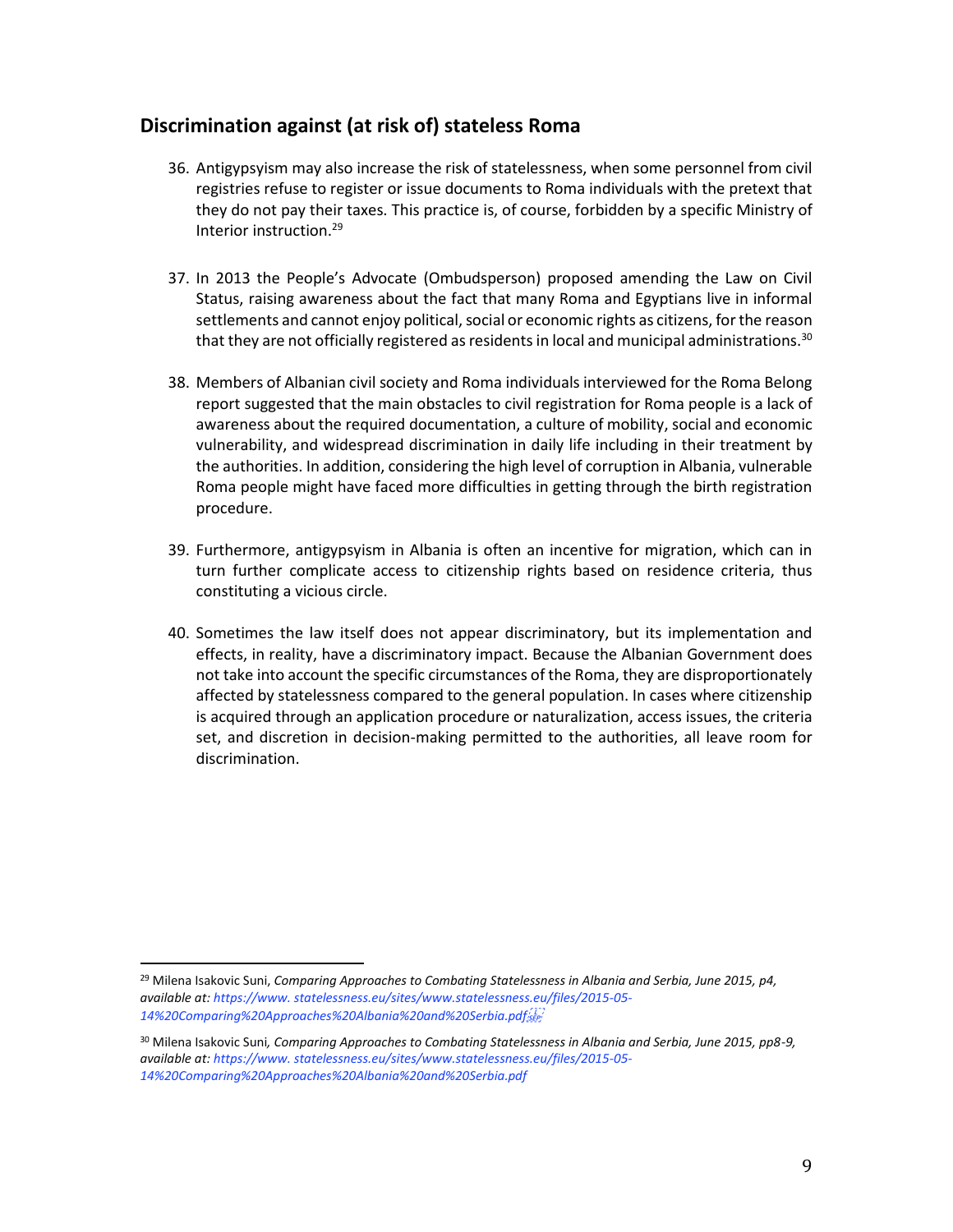## **Conclusion**

- 41. While the legal framework in Albania is largely non-discriminatory, pervasive negative stereotypes of Roma continue to undermine social and official attitudes towards Roma. Consequently, there is a pattern of institutional racism against Roma, which is reflected both in the way the inclusion of Roma is perceived and pursued by state authorities and by the lack of urgency to address some of the most critical challenges that are disproportionately faced by this community. Furthermore, the legal framework itself is not equipped to address multiple discrimination, a key shortcoming given the various grounds on which Roma are likely to experience harassment, prejudice and disadvantage.
- 42. Another challenge relates to the gap between Albania's legal framework (including its international obligations which have the force of law) and the bureaucracy that is mandated to implement the law and guarantee rights. Albania's international and national law obligations related to non-discrimination, birth registration, the right to nationality, the prevention of statelessness and the identification and protection of stateless persons are all undermined by an inadequate policy framework and a burdensome bureaucracy. Indeed, it is fair to say that statelessness is not recognised as a significant issue by authorities and stakeholders in Albania. It is significant that there is no one state entity with the mandate to address statelessness. Although the Directorate for Nationality and Directorate of Civil Status are the relevant authorities dealing with granting of nationality, little attention is given to the prevention and reduction of statelessness and the protection of the rights of stateless Roma persons.

#### **Recommendations**

- 43. Based on the above information, the co-submitting organisations urge reviewing States to make the following recommendations to Albania:
	- I. Ensure that all international and regional obligations related to the right to nationality, prevention and reduction of statelessness, protection of stateless persons, non- discrimination, and birth registration are fully incorporated into domestic law and implemented in practice. In particular, Albania should introduce a procedure in law to identify and protect stateless persons in line with the 1954 Convention and UNHCR's Handbook on Protection of Stateless Persons.
	- II. Take steps to guarantee access (in law and practice) to fundamental rights for all Romani people on their territory, irrespective of documentation or citizenship status, including to education, healthcare (including reproductive rights and maternity care for women), shelter, work, freedom of movement, liberty and security of the person, equal participation in social and political life, and freedom from violations of rights such as child and early marriage.
	- III. Take steps to reform law and practice that impedes the enjoyment of Albanian nationality by those entitled to it. In particular, Albania must safeguard every child's right to a nationality, irrespective of the status, documentation, or actions